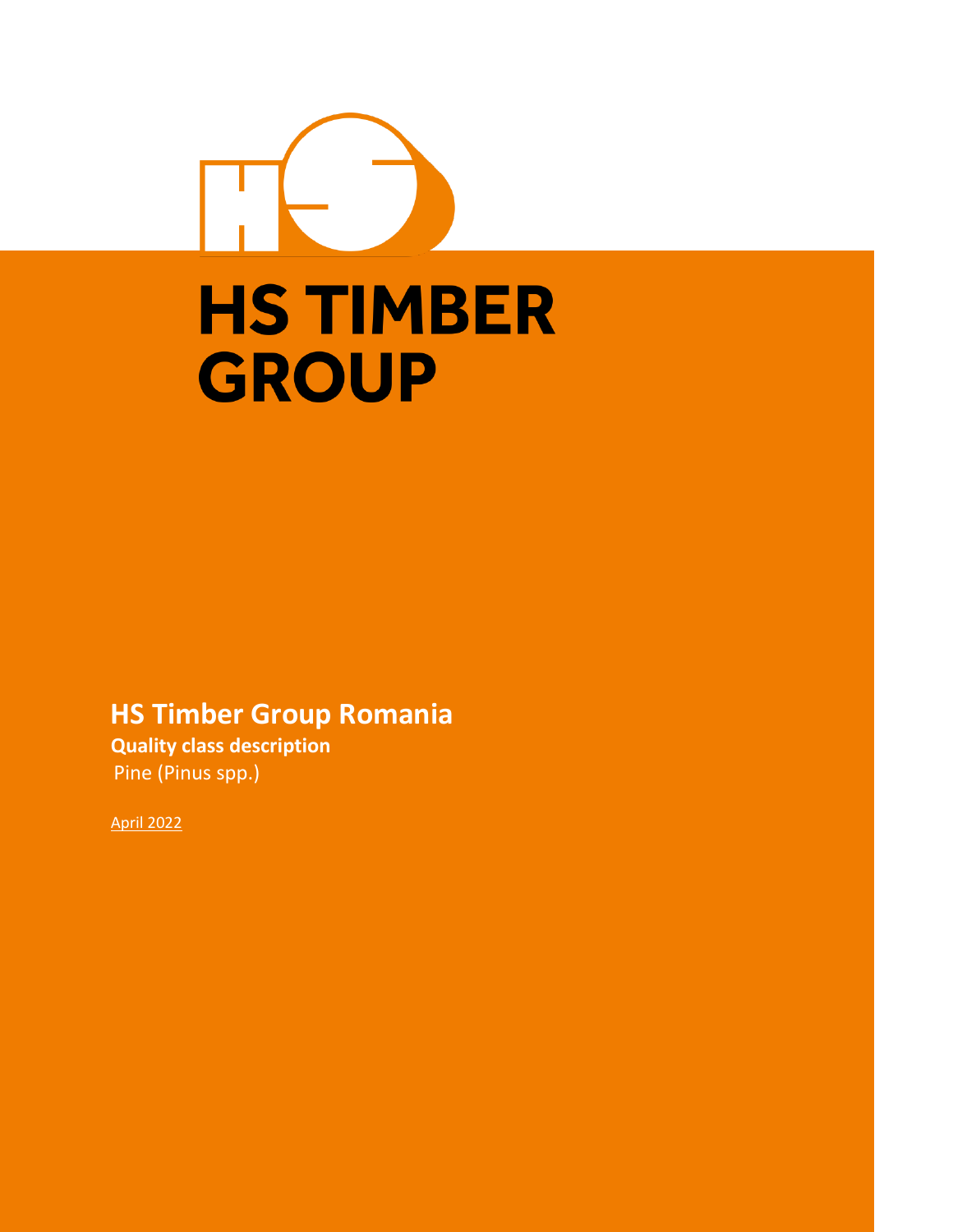# **MEASUREMENT GUIDELINES / DEFINITIONS**  (ACCORDING OEHHU 2006)

#### **Knots**

The measurement is done on the point of the biggest diameter, without taking the starting yearrings of the knot into consideration.

**Healthy knots** = are highly crooked with the surrounding wood mass.



**Dropping knot** = are not crooked with the surrounding wood mass; regularly with bark around the knot.



**Conicity, Taper**

Conicity is a decreasing of the diameter with the length of the log.

Round wood is considered as conical when the diameter drops more than 1 cm per 1 running meter.

Conicity is **electronically** measured and given in cm/lfm. The measurement is done from the middle to the top of the log, so it is guaranteed that starting roots are unmeasured.



HS Timber Group Romania *Quality class description: pine* 1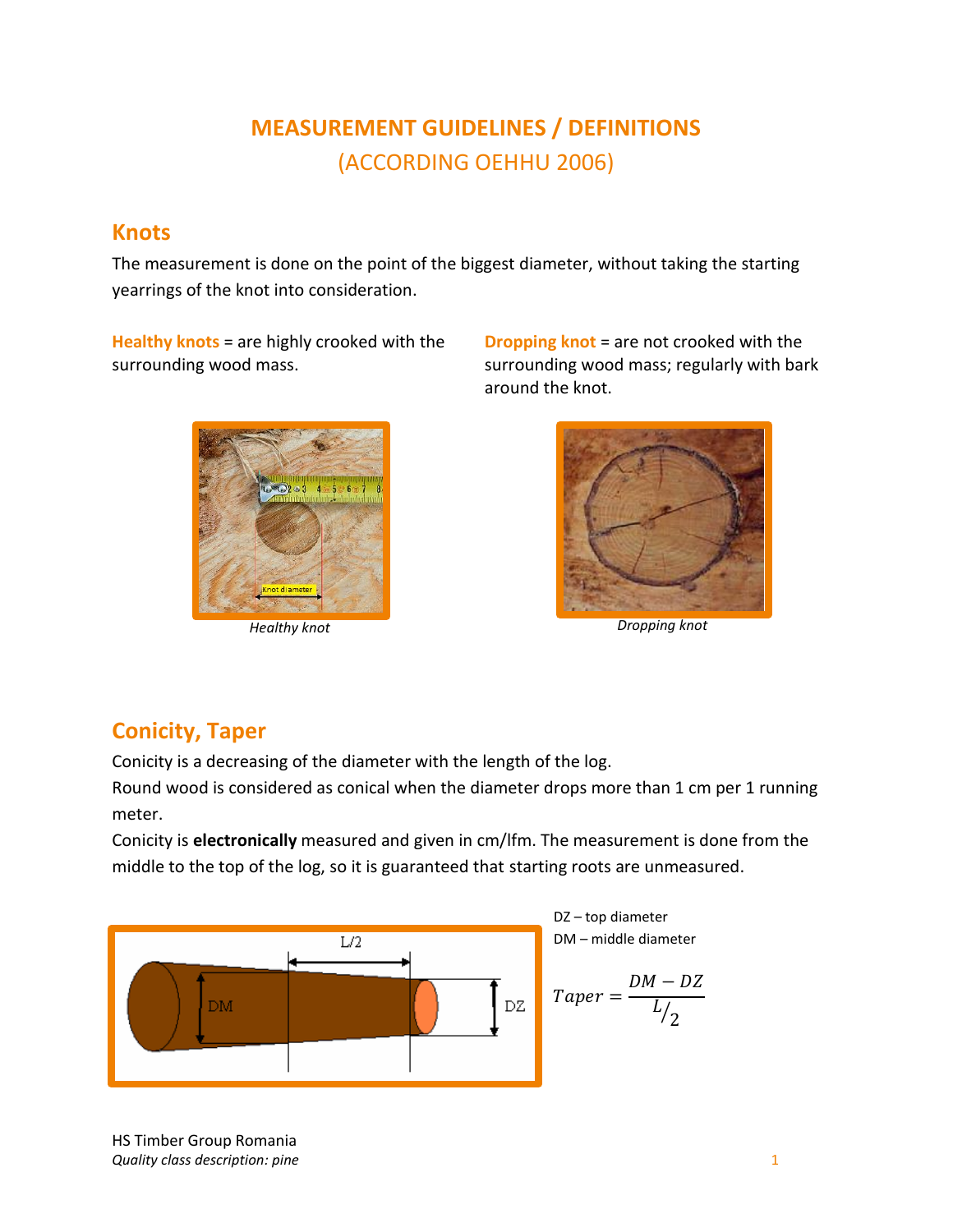## **Spiral growth**

Spiral growth is the screw-like course of the wood fiber around the rotation axis. It is given in cm/lfm or %.



#### **Curvature, Crookedness**

Curvature is the deviation of the longitudinal axis from the straight line. The curvature is measured **electronically** and can be one- or two-sided.

One-sided curvature is defined with only one bending. Two-sided curvature can show two or more bends in one ore multiple plans. The curvature is given in percent of the middle diameter to the reference line (yellow line).



 $Curvature=$ arrow height (Pfeilhöhe)  $\frac{n \log n}{n}$  \* 100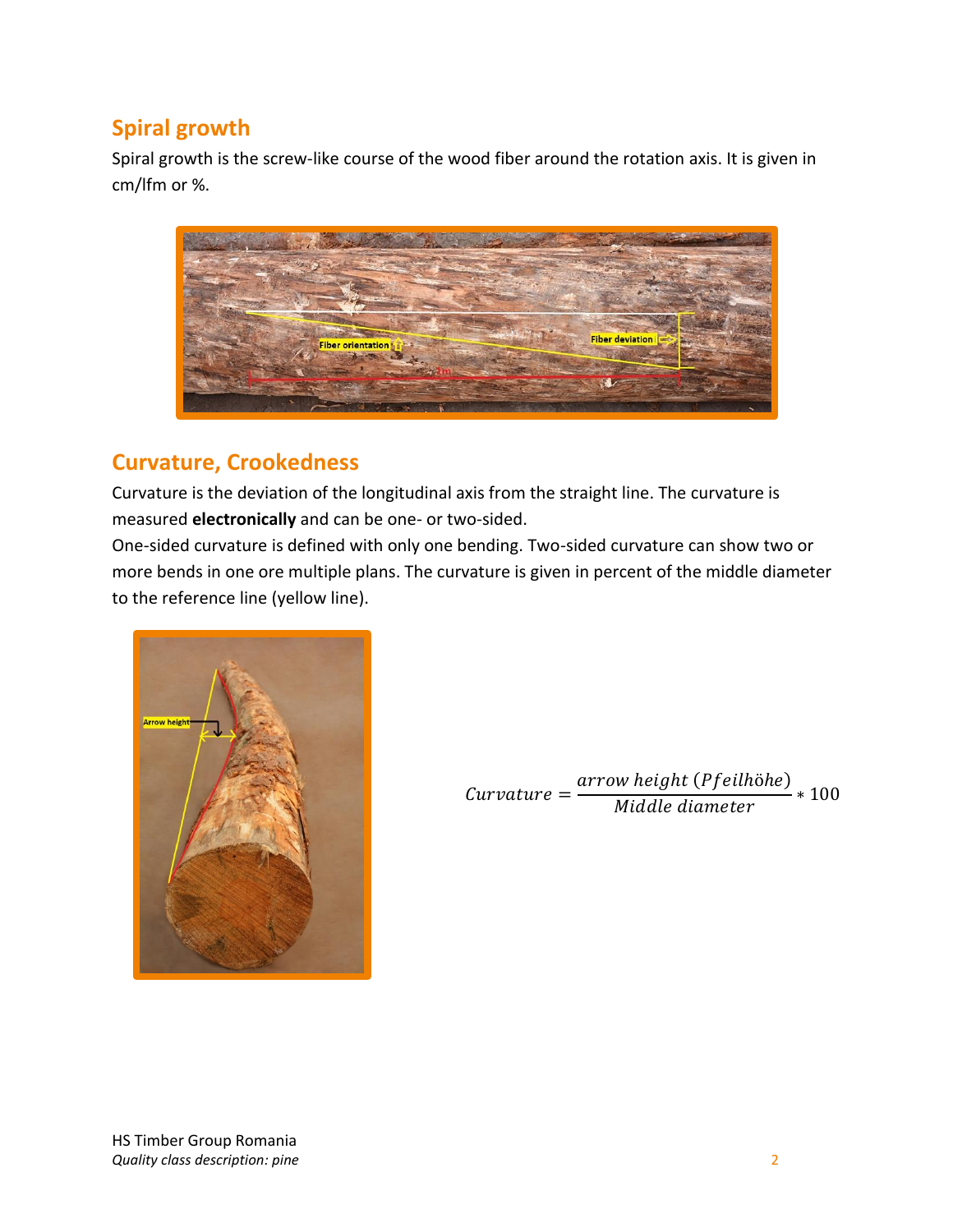## **Compression wood ("Buchs")**

Is a due to deposition of the tree built reaction wood and there is more lignin storage in the late wood than in a normal tree. It is characterized by a brown-red coloration, which is following the yearring. It is measured in percent of the visible surface.





## **Cracks**

Relevant are frontal and core cracks and also cracks on the lateral surface. Logs with just superficial frontal and core cracks are not downgraded, whereas logs with deep frontal and core cracks and also cracks on the lateral surface are downgraded.





**Crack on the lateral surface Superficial frontal core crack**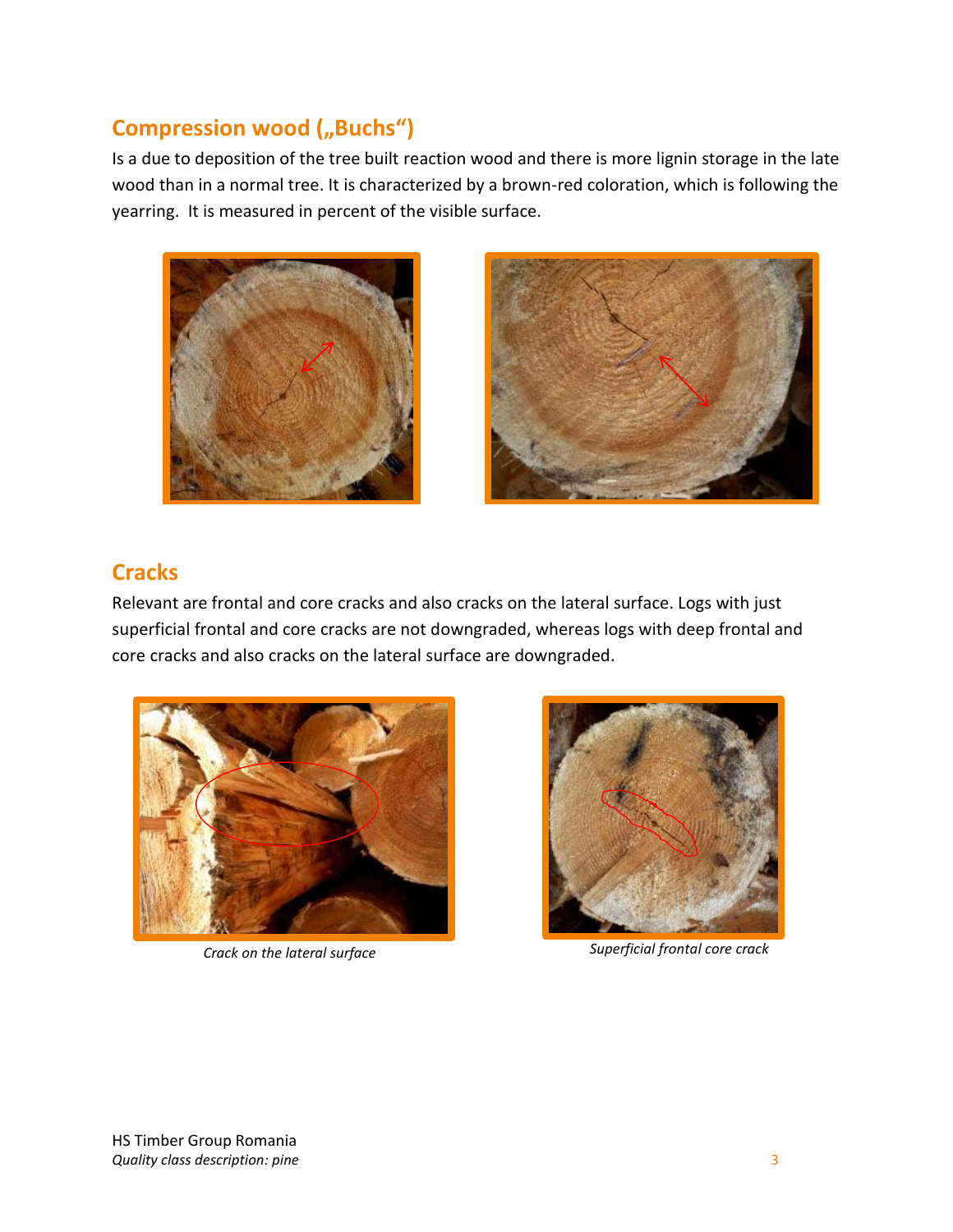#### **Insects**

Relevant are beetles, lineatus and wood wasps.



## **Colorations / rots**

Relevant are blue stain and red stripes.





*Blue stain Red stripes*

Rots are divided into hard- (nail-proof) and soft- (not nail-proof) rot.



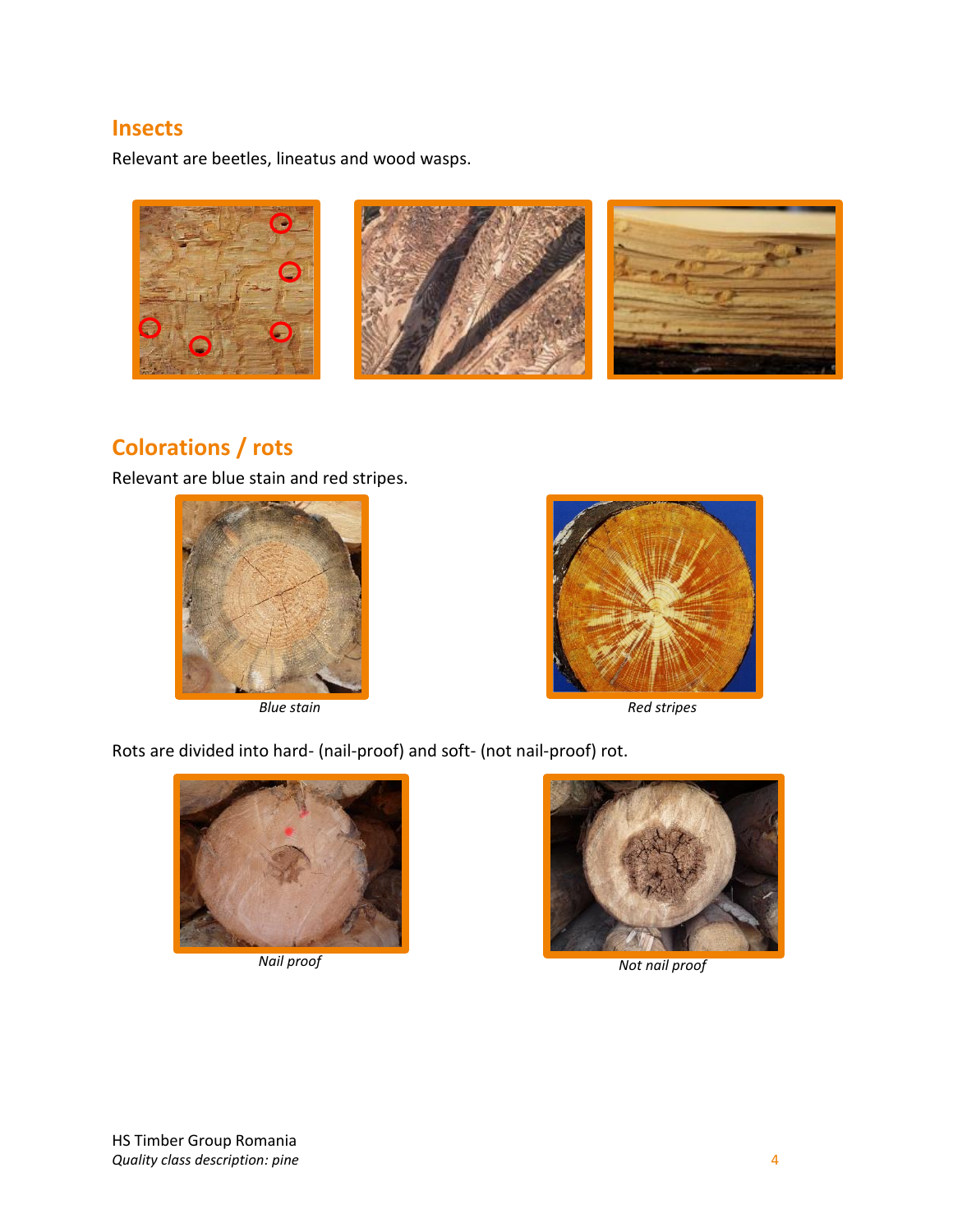# **Classes and limiting values AB, C, Cx**

| property                         | AB                                                                                                             |                                                                                                   | $\mathsf{C}$                                                                                                          |                                                                                                               | <b>Cx</b>                                                                                               |
|----------------------------------|----------------------------------------------------------------------------------------------------------------|---------------------------------------------------------------------------------------------------|-----------------------------------------------------------------------------------------------------------------------|---------------------------------------------------------------------------------------------------------------|---------------------------------------------------------------------------------------------------------|
| <b>MDM</b>                       | $\leq$ 29 cm                                                                                                   | $\geq$ 30 cm                                                                                      | $\leq$ 29 cm                                                                                                          | $\geq$ 30 cm                                                                                                  | all                                                                                                     |
| <b>Knots</b><br>general          | Healthy knots up<br>to 5 cm and<br>dropping knots up<br>to 3 cm diameter                                       | Healthy knots up to<br>5 cm and dropping<br>knots up to 3 cm<br>diameter                          | Healthy knots up to<br>6 cm and dropping<br>knots up to 4 cm<br>diameter                                              | Healthy knots up<br>to 7 cm and<br>dropping knots up<br>to 5 cm diameter                                      | Very prominent<br>knoted pieces in<br>combination with                                                  |
| <b>Knots</b><br>limited          | 1 piece healthy<br>knot with up to<br>8cm and 1 piece<br>dropping knot with<br>up to 5 cm per<br>running meter | The amount of<br>allowed knots is<br>increasing by 50%<br>(e.g.: 1.5 healthy<br>knots with 5-8 cm | 3 pieces healthy<br>knots with up to 8<br>cm or 3 pieces<br>dropping knots up<br>to 6 cm per running<br>meter pro Ifm | 3 pieces healthy<br>knots with up to 9<br>cm or 3 pieces<br>dropping knots up<br>to 7 cm per<br>running meter | other properties<br>e.g.: big taper<br>allowed; the<br>usage as sawable<br>log must not be<br>affected! |
| Spiral growth                    | Up to 5 cm per<br>running meter                                                                                | Up to 7 cm per<br>running meter                                                                   | Up to 8 cm per<br>running meter                                                                                       | Up to 10 cm per<br>running meter                                                                              | Allowed                                                                                                 |
| Conicity                         | Up to 1,5 cm per running meter allowed<br>Up to 2,5 cm per running meter allowed                               |                                                                                                   | Big taper allowed<br>(max. 3,4 cm/lfm)                                                                                |                                                                                                               |                                                                                                         |
| <b>Curvature</b>                 | One-sided curvature up to a deviation of<br>15% Two-sided curvature is not allowed                             |                                                                                                   | One-sided curvature up to a deviation of<br>19% Two-sided curvature up to 10%                                         |                                                                                                               | One-sided 32%<br>two-sided<br>curvature 18%                                                             |
| Compression<br>wood              | Up to 10 % off the visible surface                                                                             |                                                                                                   | Up to 10 % off the visible surface;<br>prominent knoted pieces with more than<br>5 resin pouches max. 33%             |                                                                                                               | Allowed                                                                                                 |
| Frontal-, core<br>cracks         | Superficial frontal and core cracks, which<br>are not getting deep into the wood are<br>allowed                |                                                                                                   | Superficial frontal and core cracks, which<br>are not getting deep into the wood are<br>allowed                       |                                                                                                               | Deep frontal<br>cracks allowed                                                                          |
| <b>Lateral surface</b><br>cracks | Not allowed                                                                                                    |                                                                                                   | Not allowed                                                                                                           |                                                                                                               | One crack on the<br>lateral surface<br>allowed                                                          |
| <b>Colorations</b>               | Not allowed                                                                                                    |                                                                                                   | Superficial beginnings of colorations are<br>accepted                                                                 |                                                                                                               | Allowed                                                                                                 |
| <b>Rots</b>                      | Not allowed                                                                                                    |                                                                                                   | Small brown spots (nail-proof) in the area<br>of the roots accepted                                                   |                                                                                                               | Small brown<br>spots (nail-proof)<br>in the area of the<br>roots accepted                               |
| Insects                          | Not allowed                                                                                                    |                                                                                                   | Not allowed                                                                                                           |                                                                                                               | Lineatus partly<br>allowed                                                                              |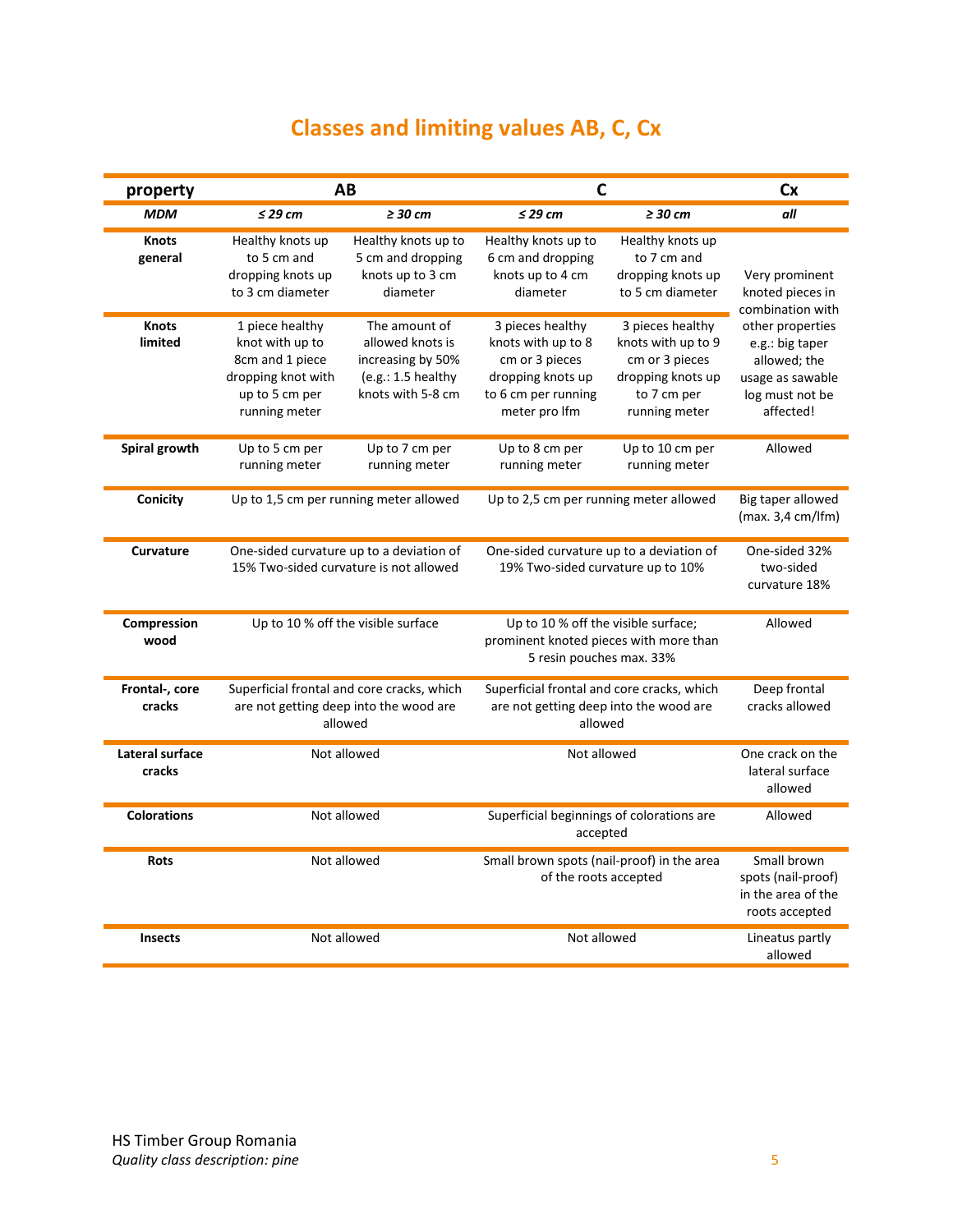#### **Industrial round wood, IH**

Logs which are not sawable must be classified as industrial round wood. Occasionally the classification as IRH is a combination of multiple mistakes of the wood.

For instance: Bifurcation, scorched pieces, wood with holes, logs with a high amount of soft rot, broken pieces und strong insect attacks.



## **Special case resinated pine**

If pine log is resinated just on one side and the rest of it is suitable for AB, the log will be classified as Cx.

If the pine log is resinated at two sides and / or the rest of the log is not suitable for AB, the log will be classified as IH.